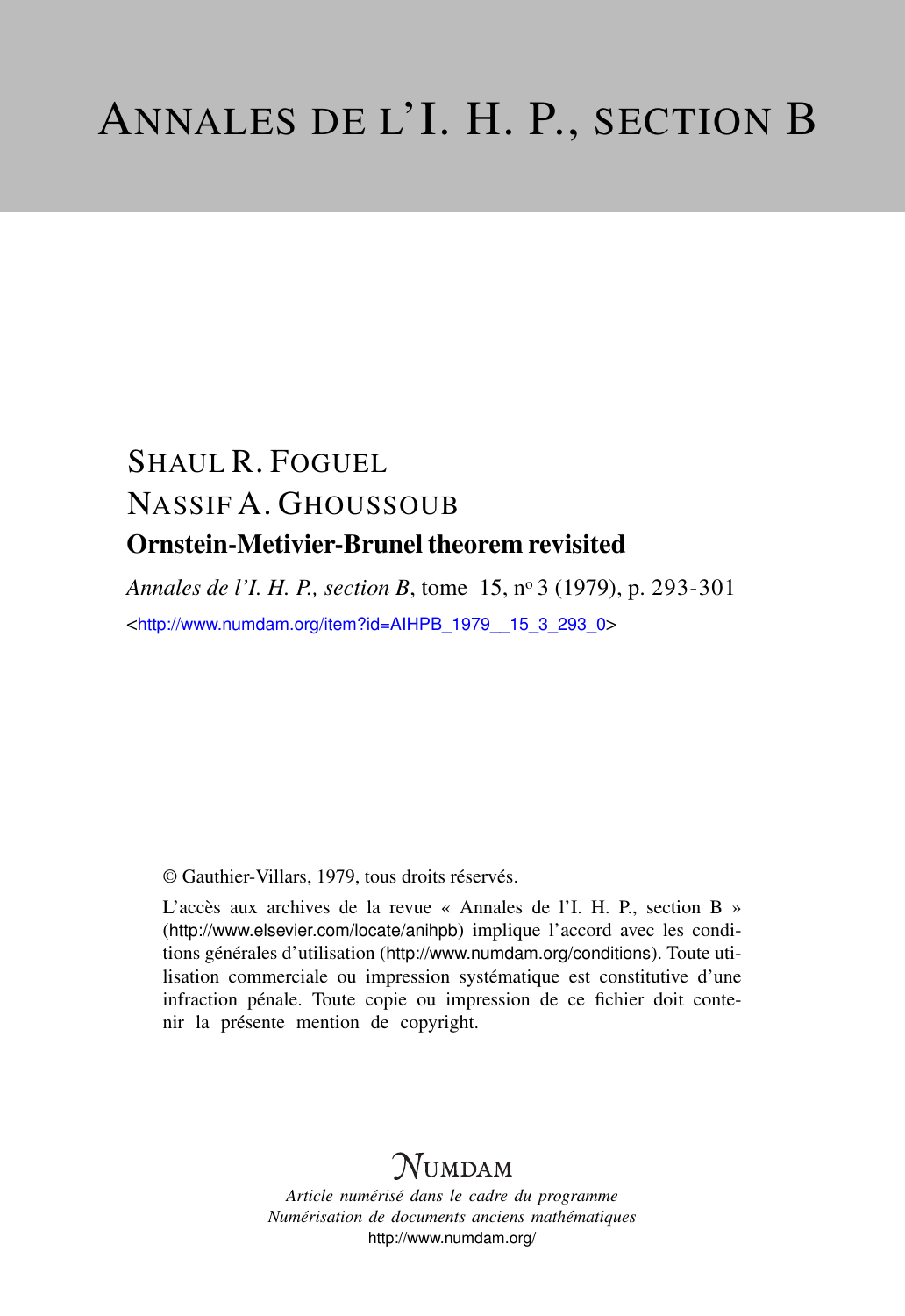## Ornstein-Metivier-Brunel theorem revisited

 $b**v**$ 

Shaul R. FOGUEL (\*) and Nassif A. GHOUSSOUB (\*\*)

SUMMARY. - We give a general lemma for positive operators on  $L^{\infty}$ and we apply it to get an easy proof of a theorem of Brunel on Harris processes. The lemma is dual to the one proved by Foguel in order to get a Zéro-two law. We also show that Brunel's result, which is the extension of a theorem of Métivier, is best possible.

 $R$ ésumé. — On établit un lemme général sur les opérateurs positifs sur  $L^{\infty}$  pour donner une démonstration assez simple d'un théorème de Brunel sur les processus de Harris. Un lemme dual avait été démontré par Foguel pour obtenir une loi Zéro ou deux. On montre aussi, que le résultat de Brunel qui est une extension d'un théorème de Métivier est le meilleur possible.

### 0. INTRODUCTION

In [9], M. Métivier gives an extension of a result of D. Ornstein for random walks [12] to general Markov operators on  $L^{\infty}$ . He proves mainly that the partial sums of the iterates of a function are uniformly bounded provided it has a zero integral and that it is supported on a « small set » described later by P. A. Meyer  $[10]$  as « modeste ». In  $[2]$ , A. Brunel extends

<sup>(\*)</sup> Department of Mathematics, Hebrew University of Jerusalem, Jerusalem.

<sup>(\*\*)</sup> Department of Mathematics, University of British Columbia, Vancouver.

Annales de l'Institut Henri Poincaré-Section B-Vol. XV, 0020-2347/1979/293/\$ 4,00/<br> **O** Gauthier-Villars.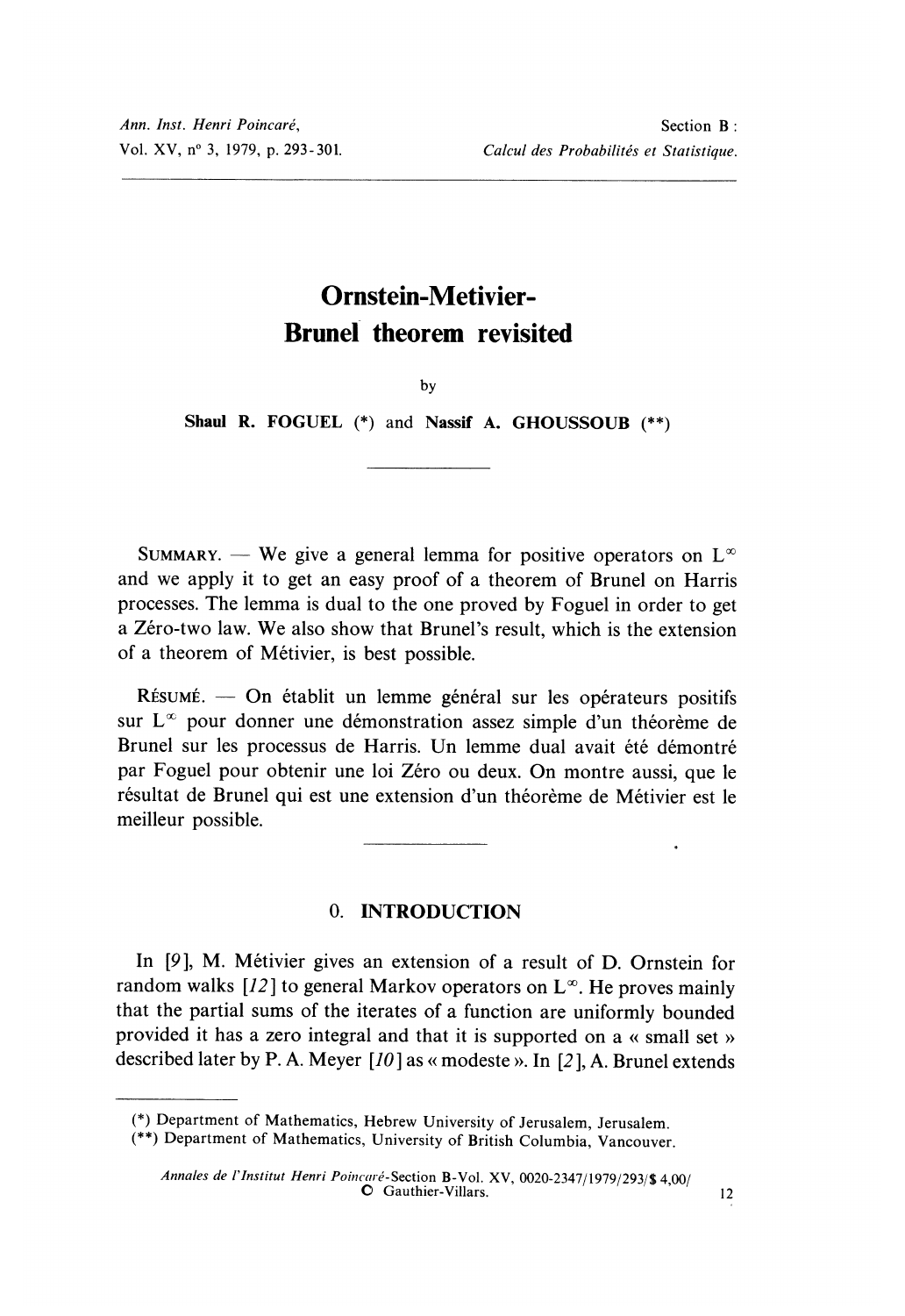this theorem to functions which have their supports contained in a larger class of sets denoted by J. Neveu  $[11]$  as « special ».

In this paper, we give a relatively easy proof of Brunel's result, using only elementary measure—theoretic techniques and a general lemma for positive operators on  $L^{\infty}$ , similar to the one proved by S. R. Foguel in [6] in order to, get a zero-two law result.

We also show that the class of sets verifying the theorem is exactly the class of special sets. Finally, we give a direct proof to the fact that the existence of a special set implies that the process is Harris: this result was obtained by S. Horowitz  $\lceil 8 \rceil$  by associating to the Markov operator a transition probability on a Compact stonian space for which the result is known.

For the case where the operator is induced by a transition probability, we refer the reader to the elegant and complete papers of Neveu  $[11]$ and Brunel and Revuz [3 ].

#### I. PRELIMINARIES

A Markov process is defined to be a quadruple  $(X, \Sigma, m, P)$  where  $(X, \Sigma, m)$ is a finite measure space with positive measure  $m$  and where  $P$  is a positive contraction on  $L^1(m)$ . In the following, we will only deal with the operator adjoint to P defined on  $L^{\infty}(m)$ , which will also be denoted by P.

Let H be the class  $\{h: X \rightarrow [0, 1]/h$  measurable and  $m(h) \neq 0$ . We define for every  $h \in H$ , the operator  $U_h = \sum_{n \geq 0} (PI_{1-h})^n P$  and we note as

in [11] that for every  $0 \le h \le k \le 1$  the following resolvent equation holds:

$$
U_h = U_k + U_h I_{k-h} U_k
$$

Recall that P is said to be conservative and ergodic if and only if for every  $f \ge 0$  and  $m(f) > 0$ . We have  $U_0 f = \sum P^n f = +\infty$ . It is equi-

valent to say that for every  $h \in H$ ,  $U_h(h) = 1$ . In the following, we will always assume that P is conservative and ergodic.

A set A is said to be special if for every  $h \in H$  with  $h \le 1_A$ , we have  $U_h(1_A) \in L^{\infty}$ . Using the results of [1], it is easy to see that the existence of a special set A implies the existence of a  $\sigma$ -finite, P invariant measure  $\lambda$ equivalent to m, and that the restriction  $\lambda_A$  of  $\lambda$  to A is a finite measure invariant under  $U_A I_A$ .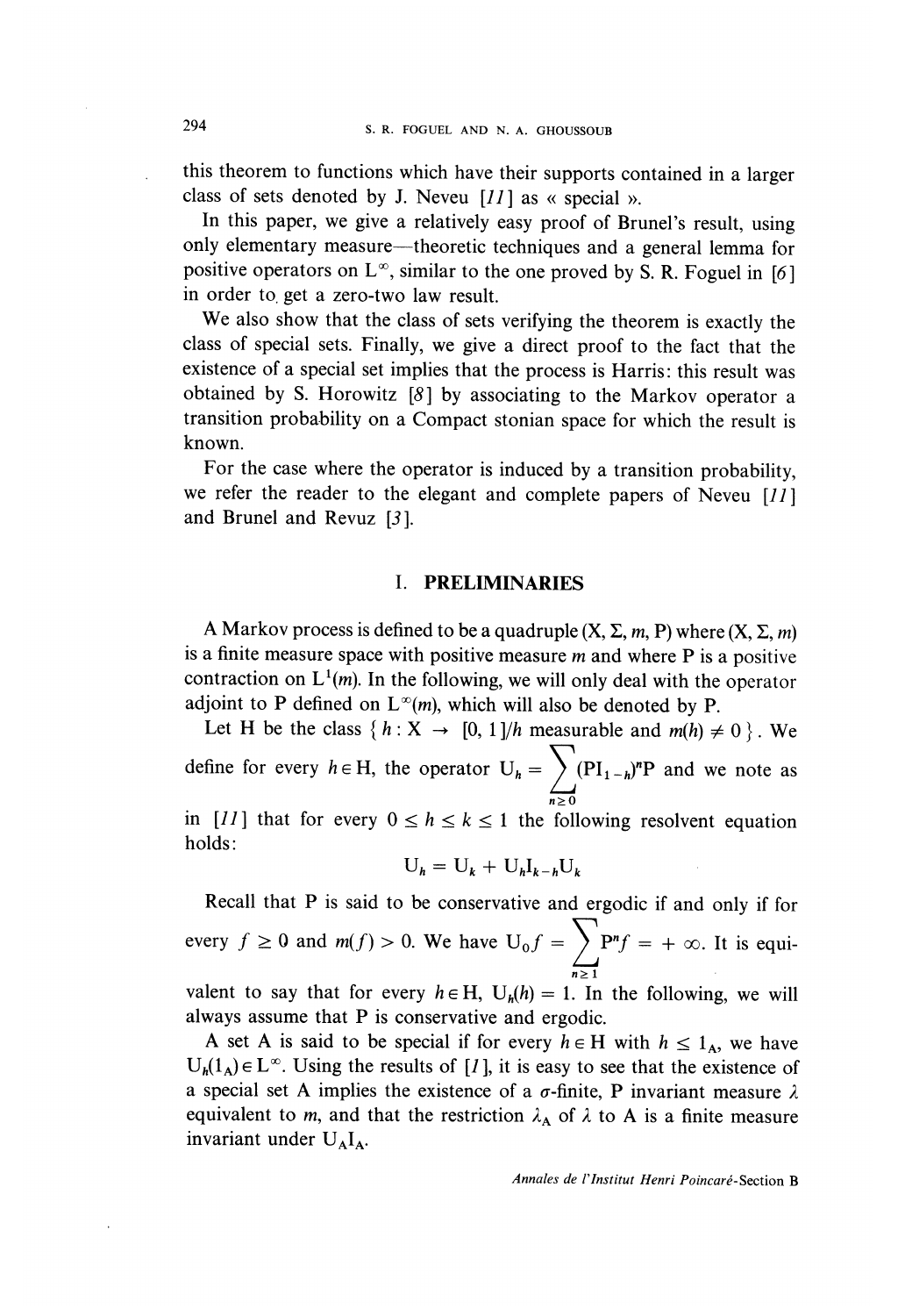We also recall that every Markov operator P can be decomposed into a kernel operator Q and an operator R such that R does not dominate any non-trivial positive kernel. For every  $n \in N$ , let  $Q_n$  and  $R_n$  be the operators corresponding to the decomposition of P". We say that P is a Harris operator if there exists an integer *n* such that  $Q_n 1 \neq 0$  (See [5]).

Finally, for every function f in  $L^{\infty}$  and measure  $\mu$ , we denote by  $f \otimes \mu$ the operator which maps a function g to  $\mu(g)$ . f.

In the following, we will use frequently the lattice properties of the Ricsz space of operators on  $L^{\infty}$  and the fact that the class of kernel operators is an order ideal in that space. For more details we refer to [5 ] and [14 ].

#### II. MAIN RESULTS

Before proceeding to the proof of the main result, we prove a general lemma for operators on  $L^{\infty}$  similar to the one proved by S. R. Foguel in [6] in order to get a zero-two law result.

LEMMA (1). — Let P,  $Q_1$  and  $Q_2$  be three commuting positive Markov operators with  $PI = Q_11 = Q_21 = 1$ . If there exists a positive Markov operator R such that  $R1 = \delta > 0$ ,  $P' \ge Q_1R$  and  $P' \ge Q_2R$  where  $\delta$  is a real number and  $r$  is some integer, then:

$$
\lim_{n \to \infty} ||(Q_2 - Q_1)P^n|| = 0,
$$

*Proof.* --- Put  $P^r = Q_1R + S_1' = Q_2R + S_1''$  then  $P^r = \frac{1}{2}(Q_1 + Q_2)R + S_1$  $1$  (c) c  $\sim$  2  $\sim$  2  $\sim$  2  $\sim$  2  $\sim$  2  $\sim$  2  $\sim$  2  $\sim$  2  $\sim$  2  $\sim$  2  $\sim$  2  $\sim$  2  $\sim$  2  $\sim$  2  $\sim$  2  $\sim$  2  $\sim$  2  $\sim$  2  $\sim$  2  $\sim$  2  $\sim$  2  $\sim$  2  $\sim$  2  $\sim$  2  $\sim$  2  $\sim$  2  $\sim$  2  $\sim$  2  $\sim$  2  $\sim$  2 where  $S_1 = \frac{1}{2}(S_1' + S_1'') \ge 0$ . Also  $1 = P'1 = \delta + S_1 1$ . Let us prove by induction that

i) 
$$
P^{rn} = \frac{1}{2^n} (Q_1 + Q_2)^n R^n + S_n, \qquad S_n \geq 0:
$$

$$
P^{r(n+1)} = P^r \frac{1}{2^n} (Q_1 + Q_2)^n R^n + P^r S_n = \frac{1}{2^n} (Q_1 + Q_2)^n P^r R^n + P^r S_n
$$
  
=  $\frac{1}{2^n} (Q_1 + Q_2)^n \left| \frac{1}{2} (Q_1 + Q_2) R + S_1 \right| R^n + P^r S_n$   
=  $\frac{1}{2^{n+1}} (Q_1 + Q_2)^{n+1} R^{n+1} + S_{n+1}$   
re

whe

$$
S_{n+1} = \frac{1}{2^n} (Q_1 + Q_2)^n S_1 R^n + P^r S_n \ge 0.
$$

Apply i) to 1:

$$
1 = P^{rn}1 = \frac{1}{2^n}(Q_1 + Q_2)^n R^n 1 + S_n 1 = \delta^n + S_n 1.
$$

Vol. XV, n° 3-1979.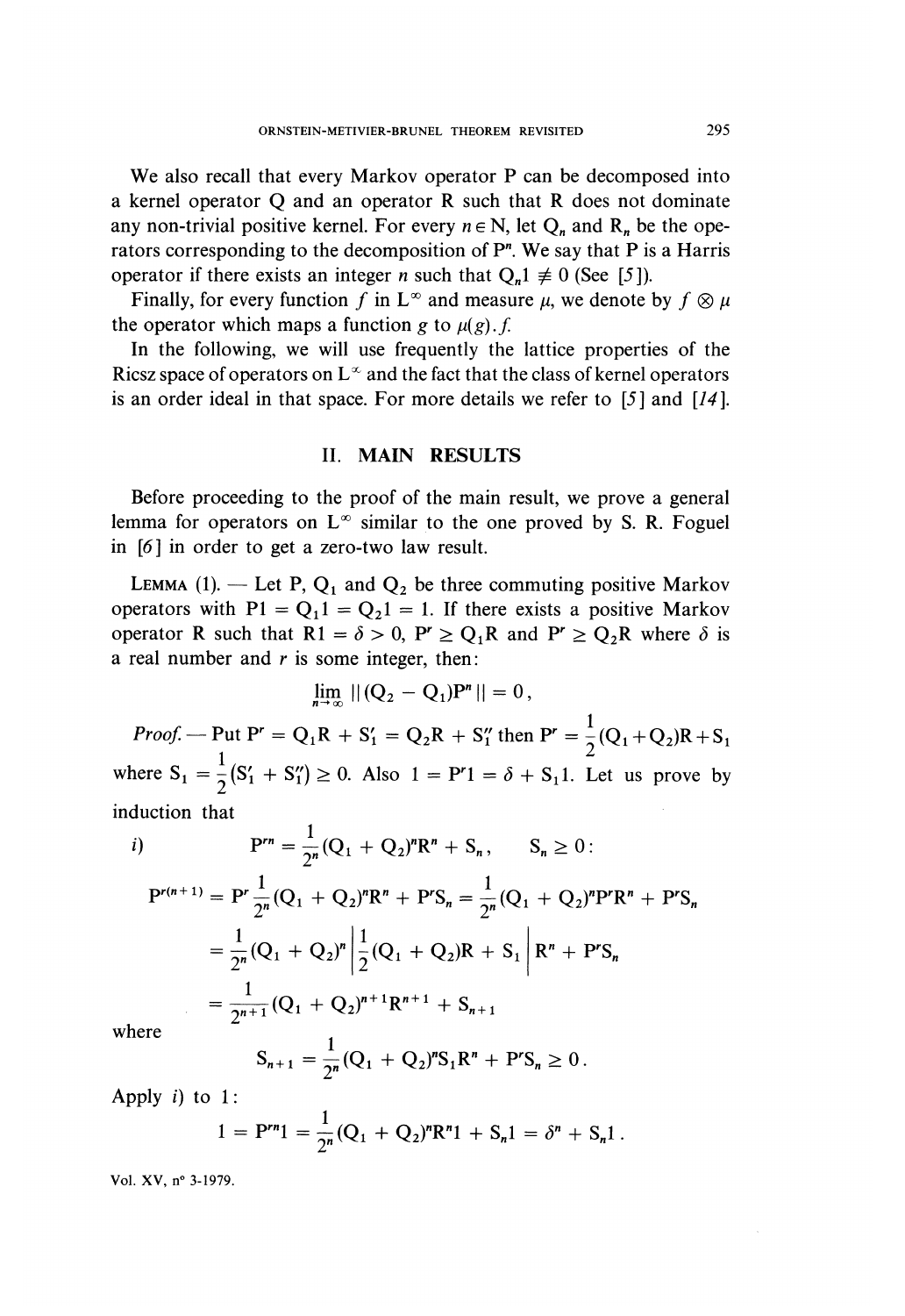Thus

$$
ii) \tSn1 = Const. = 1 - \deltan
$$

Let us improve  $i$ :

$$
iii) \quad \mathbf{P}^{rnj} = \frac{1}{2^n} (\mathbf{Q}_1 + \mathbf{Q}_2)^n \mathbf{T}_j + \mathbf{S}_n^j, \qquad \mathbf{T}_j \ge 0 \quad \text{and} \quad \mathbf{T}_j \mathbf{1} = \text{Const.} = \beta_j
$$

If  $j = 1$  take  $T_1 = R^n$  and use i).  $T_1 = \delta^n$ . Now, by (1) and by induction

$$
P^{rn(j+1)} = P^{rn}P^{rnj} = P^{rn} \frac{1}{2^n} (Q_1 + Q_2)^n T_j + P^{rn} S_n^j
$$
  
=  $\frac{1}{2^n} (Q_1 + Q_2)^n P^{rn} T_j + \left| \frac{1}{2^n} (Q_1 + Q_2)^n R^n + S_n \right| S_n^j$   
=  $\frac{1}{2^n} (Q_1 + Q_2)^n T_{j+1} + S_n^{j+1}$ 

where  $T_{j+1} = P^{rn}T_j + R^nS_n^j$ . Thus, by ii),  $T_{j+1} \ge 0$  and

$$
\Gamma_{j+1}1 = \beta_j + \delta^n(1 - \delta^n)^j = \text{Const.}
$$

Note, by *iii*),

$$
\beta_j \geq 1.
$$

Let us proceed now with the proof of the Lemma. The sequence

$$
||(Q_2-Q_1)P^n||
$$

is monotone in  $n$ . By *iii*)

$$
\| (Q_2 - Q_1) P^{rnj} \| \le \left\| \frac{1}{2^n} (Q_2 - Q_1)(Q_1 + Q_2)^n \right\| + 2 \| S_n \|^{j}.
$$

Now

$$
\left\| \frac{1}{2^n} (Q_2 - Q_1)(Q_1 + Q_2)^n \right\| \leq \frac{1}{2^{n-1}} + \frac{1}{2^n} \sum_{k=0}^{n-1} \left| \binom{n}{k} - \binom{n}{k+1} \right|.
$$

Note now that  $\binom{n}{k}$  increases when  $0 \le k \le \frac{n}{2}$  and decreases when  $\frac{n}{2} \le k \le n$ .  $\boldsymbol{n}$ Thus the sum is bounded by  $\frac{1}{2^n} \left( \frac{1}{2} \right)$  which is  $0 \left( \frac{1}{\sqrt{n}} \right)$  by Stirling Formula. Once  $n$  is fixed choose  $j$  by

$$
||S_n||^j \leq (1-\delta^n)^j \implies 0
$$

Annales de l'Institut Henri Poincaré-Section B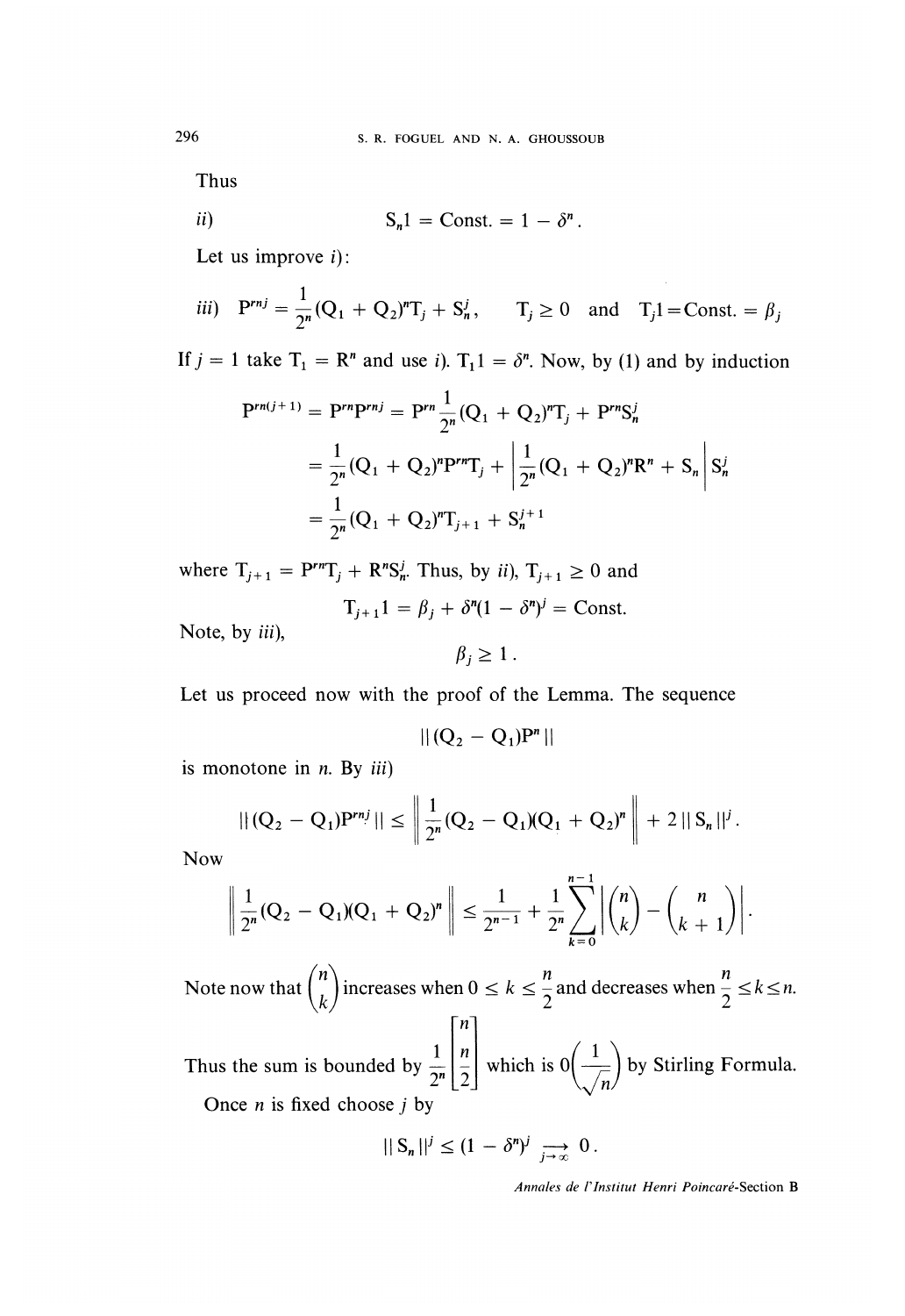We shall also need the following lemmas :

LEMMA (2). — Let  $0 < \theta < 1$ , then P is a Harris operator if and only if  $U_{\theta}$  dominates a non-trivial kernel operator.

*Proof.* — It is enough to show that  $Q_{\theta} = \sum_{n=1}^{n} (1 - \theta)^n Q_{n+1}$  is the kernel component of the operator  $U_{\theta} = \sum_{n=0}^{\infty} (1 - \theta)^n P^n$ For that, let  $R_{\theta} = \sum_{n\geq 0} (1 - \theta)^n R_{n+1}$  and suppose there exists a kernel K

such that  $R_{\theta} \geq K \geq 0$ . For each integer N we have

$$
0 \le K \le \left[\sum_{n=0}^{N} (1 - \theta)^n R_{n+1} + \sum_{n=N+1}^{\infty} (1 - \theta)^n R_{n+1}\right] \wedge K
$$
  

$$
\le \left[\sum_{n=0}^{N} (1 - \theta)^n R_{n+1} \wedge K\right] + \left[\sum_{n=N+1}^{\infty} (1 - \theta)^n R_{n+1}\right] \wedge K
$$
  

$$
= \left[\sum_{n=N+1}^{\infty} (1 - \theta)^n R_{n+1}\right] \wedge K
$$

Since for each n,  $R_n \wedge K$  is a kernel operator dominated by  $R_n$ , hence it is zero. It follows that  $0 \le K \le \sum_{n=1}^{\infty} (1 - \theta)^n R_{n+1}$  for each N, thus K is a trivial kernel.  $n=N+1$ 

LEMMA  $(3)$ . - If the whole space X is special then P is a Harris operator.

*Proof.*  $-$  It is easy to see, as noted in [4], that if X is special then for every  $h \in H$ , there exists a constant  $b(h)$  depending on h such that  $U_{\theta}(h) \ge b(h) > 0$ . We now claim that there exists  $\varepsilon > 0$  such that whenever  $m(B) \ge 1 - \varepsilon$  we have  $U_{\theta}1_B \ge \varepsilon$ .

If it is not the case, we may find a sequence of sets  $(A_i)_{i\geq 2}$  such that  $m(A_j) \geq 1 - \frac{1}{2^j}$  and  $U_{\theta} 1_{A_j} < \frac{1}{2^j}$  on a set  $B_j$  with  $m(B_j) > 0$ . Let now  $E = \bigcap_{j \geq 2} A_j$ . Since  $\sum m(A_j) \leq \frac{1}{2}$  we get that  $m(E) \geq \frac{1}{2}$ . The contradiction

follows from the fact that  $U_{\theta} 1_{E} \leq U_{\theta} 1_{A_{j}} < \frac{1}{2^{j}}$ .

Vol. XV, n° 3-1979.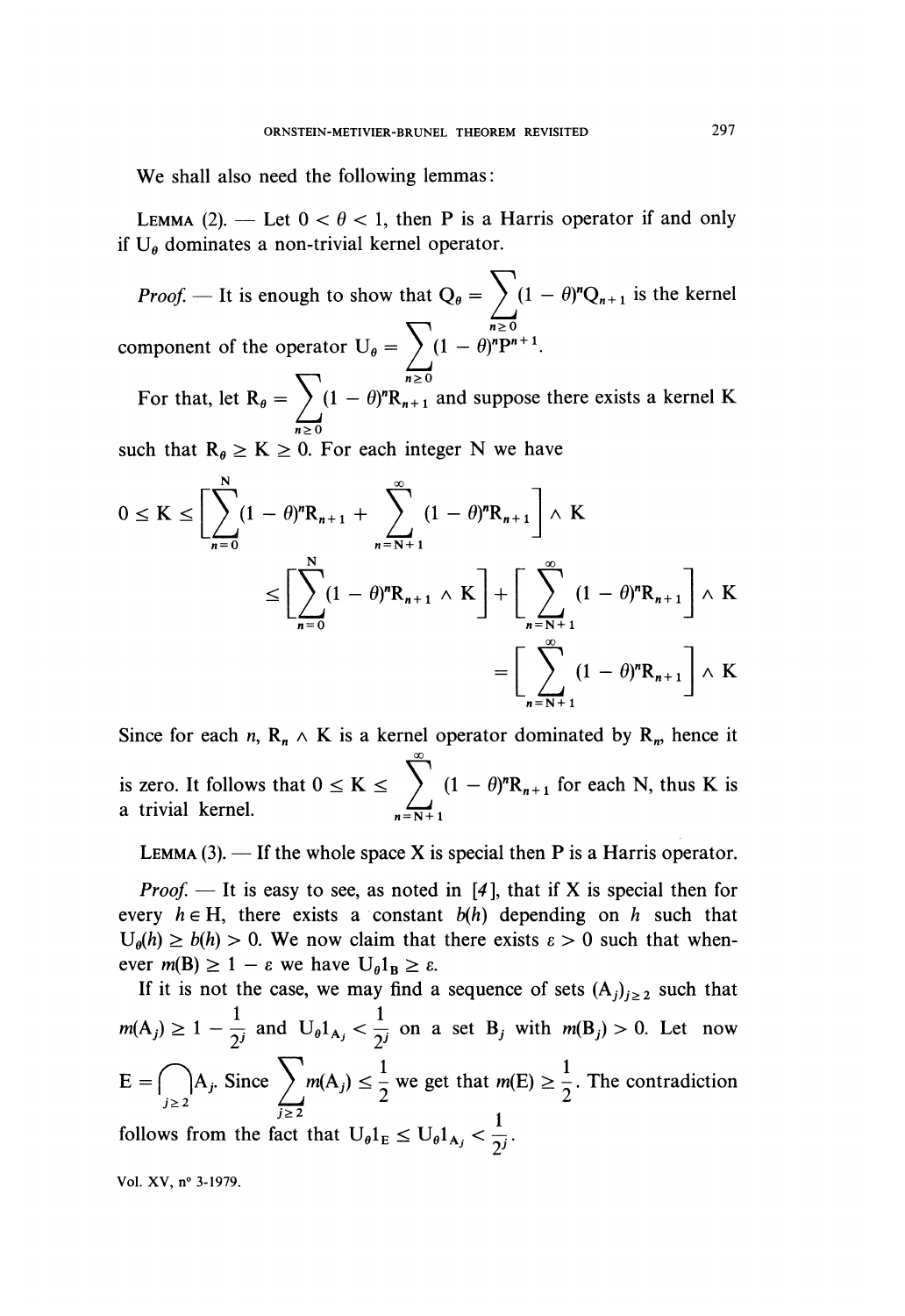To show that P is Harris, we show that  $U_{\theta}$  dominates a non-trivial kernel operator. For that, denote by T the one-dimensional operator  $1 \otimes m$  and note that  $U_{\theta} \wedge T = \inf \left\{ U_{\theta} g + \left( (1 - g) dm \right) : 0 \le g \le 1 \text{ is } \right\}$ a kernel operator since it is dominated by T [5 ].

Fix now g between 0 and 1 and let  $B = \left\{ g \ge \frac{1}{2} \right\}$ . Clearly,  $g \ge \frac{1}{2} 1_B$ <br>and  $\left\{ (1 - g) \right\}_{m \ge 0} \left\{ 1 + \left( (1 - g) \right) \right\}_{m \ge 0} \right\}_{m \ge 0}$ 

$$
U_{\theta}g + \int (1-g)dm \geq \frac{1}{2}U_{\theta}1_{B} + \int_{B^{c}} (1-g)dm \geq \frac{1}{2}U_{\theta}1_{B} + \frac{1}{2}m(B^{c}).
$$

If  $m(B^c) > \varepsilon$  then  $U_{\theta}g + \left(1 - g\right)dm > \frac{1}{2}\varepsilon$ . On the other hand, if  $m(B^c) \leq \varepsilon$ ,  $m(B) > 1 - \varepsilon$  and  $U_\theta I_B \geq \varepsilon$ . It follows that  $U_\theta \wedge T$  is nontrivial and lemma (2) yields that P is Harris.

**LEMMA** (4). - If the whole space X is special then there exists a measure  $\mu_{\theta}$ equivalent to  $m$  such that:

$$
U_{\theta} \geq 1 \otimes \mu_{\theta}.
$$

*Proof.* — By the preceding lemma, P is a Harris operator, hence  $m \ll Q_c$ and the same proof of lemma 2.2 in  $[13, p. 71]$  gives that there exists two strictly positive functions g and h in H such that  $U_{\theta} \geq h \otimes gm$ .

Since X is special we get

$$
U_{\theta^2} \geq (\theta - \theta^2) U_{\theta} U_{\theta} \geq (\theta - \theta^2) U_{\theta} (h \otimes g m) \geq (\theta - \theta^2) agm
$$

where a is a constant such that  $U_{\theta}(h) \ge a > 0$ .

We are now able to prove the following

THEOREM (1) (Ornstein-Metivier-Brumel).  $-$  If A is a special set for P, then there exists a constant M such that for every  $f \in L^{\infty}(A)$  with  $\lambda(f) = 0$ we have : k)

$$
\bigg\|\sum_{n=0}^N P^n f\bigg\|_{\infty} \le M \,||\,f\,||_{\infty} \qquad \text{uniformly in N.}
$$

*Proof.* — Note first that X is special for the induced operator  $I_A U_A I_A$ thus by lemma (4) there exists a measure  $m_A$  equivalent to  $I_A m$  such that:

$$
{}^{A}U_{\theta} = \sum_{n\geq 0} (1 - \theta)^{n} (I_{A}U_{A}I_{A})^{n+1} \geq 1_{A} \otimes m_{A} \quad \text{on} \quad L^{\infty}(A)
$$

Annales de I'Institut Henri Poincaré-Section B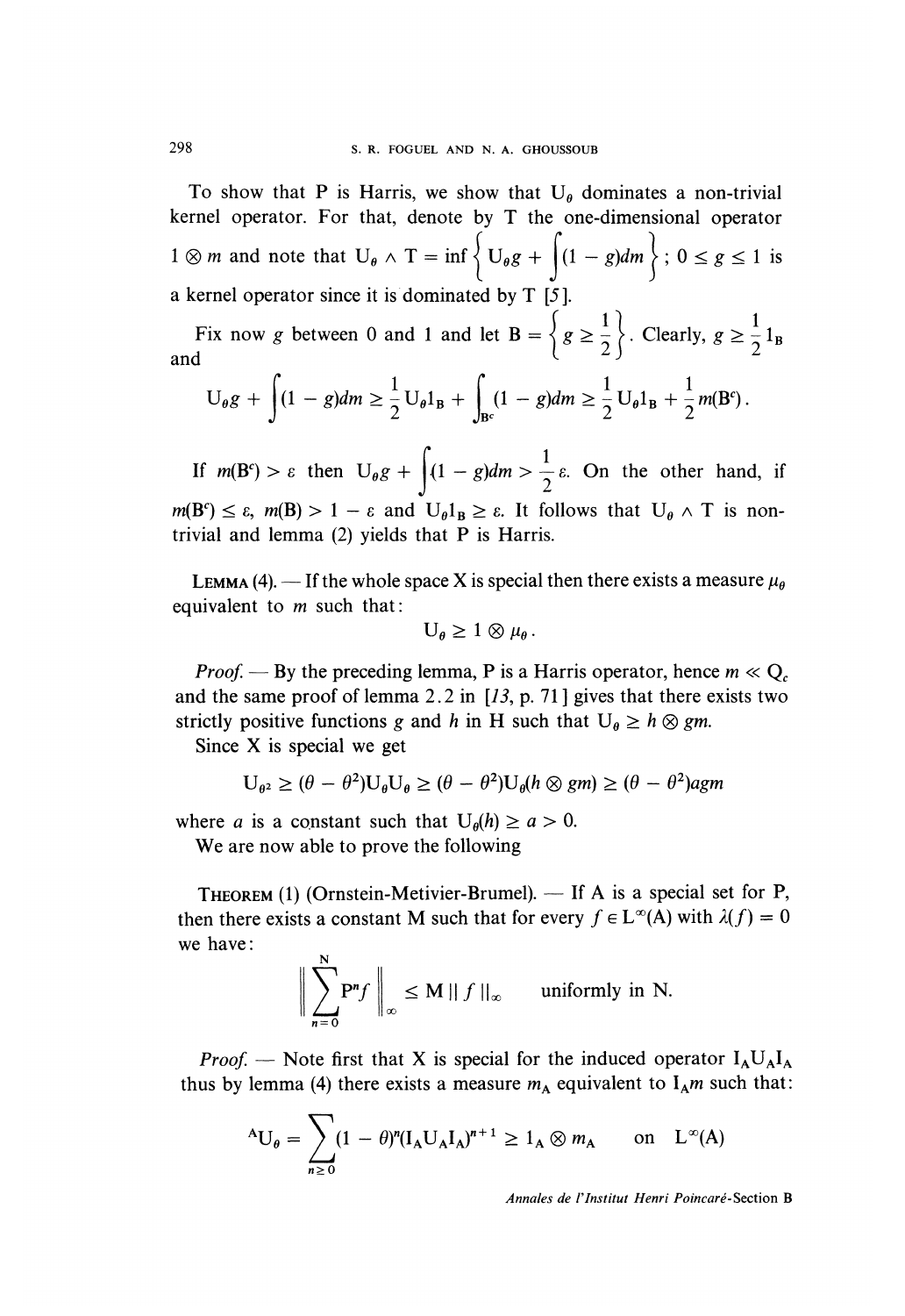Let  $\lambda_A = \frac{1}{\lambda(A)} I_A \lambda$  be the invariant measure for the operator  $U_A I_A$ . Denote by R and E respectively the one-dimensional operators  $1_A \otimes m_A$  and  $1 \otimes \lambda_A$ . We have

$$
^A U_{\theta} \ge R = \theta^A U \theta R
$$

$$
^A U_{\theta} \ge R = ER \ge \theta ER
$$

Clearly <sup>A</sup>U<sub>e</sub> and E commute and  $\theta R1_A = \theta m_A(A) > 0$ . Lemma (1) then implies

$$
\lim_{n \to \infty} \|\Delta U_{\theta}^n(\Delta U_{\theta} - \mathbf{E})\| = 0
$$
  

$$
\lim_{n \to \infty} \|\Delta U_{\theta}^n - \mathbf{E}\| = 0.
$$

But  ${}^AU_0E = E$ , so

If follows that  $||^A U_{\theta}^n|| \to 0$  on  $(I_A - E)L^{\infty}(A)$  and  $I_A - {}^A U_{\theta}^n$  is invertible for some *n* on  $(I_A - E)L^{\infty}(A)$ . If  $f \in L^{\infty}(A)$  and  $\int f d\lambda_A = 0$  we get, the same way as in  $[2]$ .

$$
f \in (I_A - E)L^{\infty}(A) \subseteq (I_A - {}^A U^{\prime\prime}_{\theta})L^{\infty}(A) \subseteq (I_A - {}^A U_{\theta})L^{\infty}(A)
$$

$$
\subseteq (I_A - I_A U_A I_A)L^{\infty}(A) \subseteq (I - P)L^{\infty}
$$

from which the theorem follows immediatly.

Now we show that the special sets are the only sets which verify theorem (1).

THEOREM  $(2)$ . - If A is a set verifying the following:

 $i)$   $\lambda(A) < \infty$ .

*ii*) For every  $f \in L^{\infty}(A)$  with  $\lambda(f) = 0$  one have  $\left\| \sum_{n=0}^{\infty} P^n f \right\|_{\infty} \leq K \left\| f \right\|_{\infty}$  uniformly in N.

Then A is special.

*Proof.* — Without loss of generality, we may and will assume that  $\lambda(A) = 1$ . Let  $h \in H$  and  $h \leq 1_A$ , then the function  $h - \lambda(h)1_A \in L^{\infty}(A)$  and is of measure zero, thus the sequence  $\phi_N = \sum_{n=0}^{N} P^n(h - \lambda(h)1_A)$  is bounded in  $L^{\infty}$ ,

hence there exists a subsequence  $\phi_{N_i}$  which is  $\sigma(L^\infty, L^1)$  convergent to  $\phi \in L^{\infty}$ . Since  $(I - P)$  is continuous for the topology  $\sigma(L^{\infty}, L^{1})$ , the function  $\phi$  clearly verifies the equation

$$
h - \lambda(h)1_A = (I - P)\phi.
$$

Vol. XV, n° 3-1979.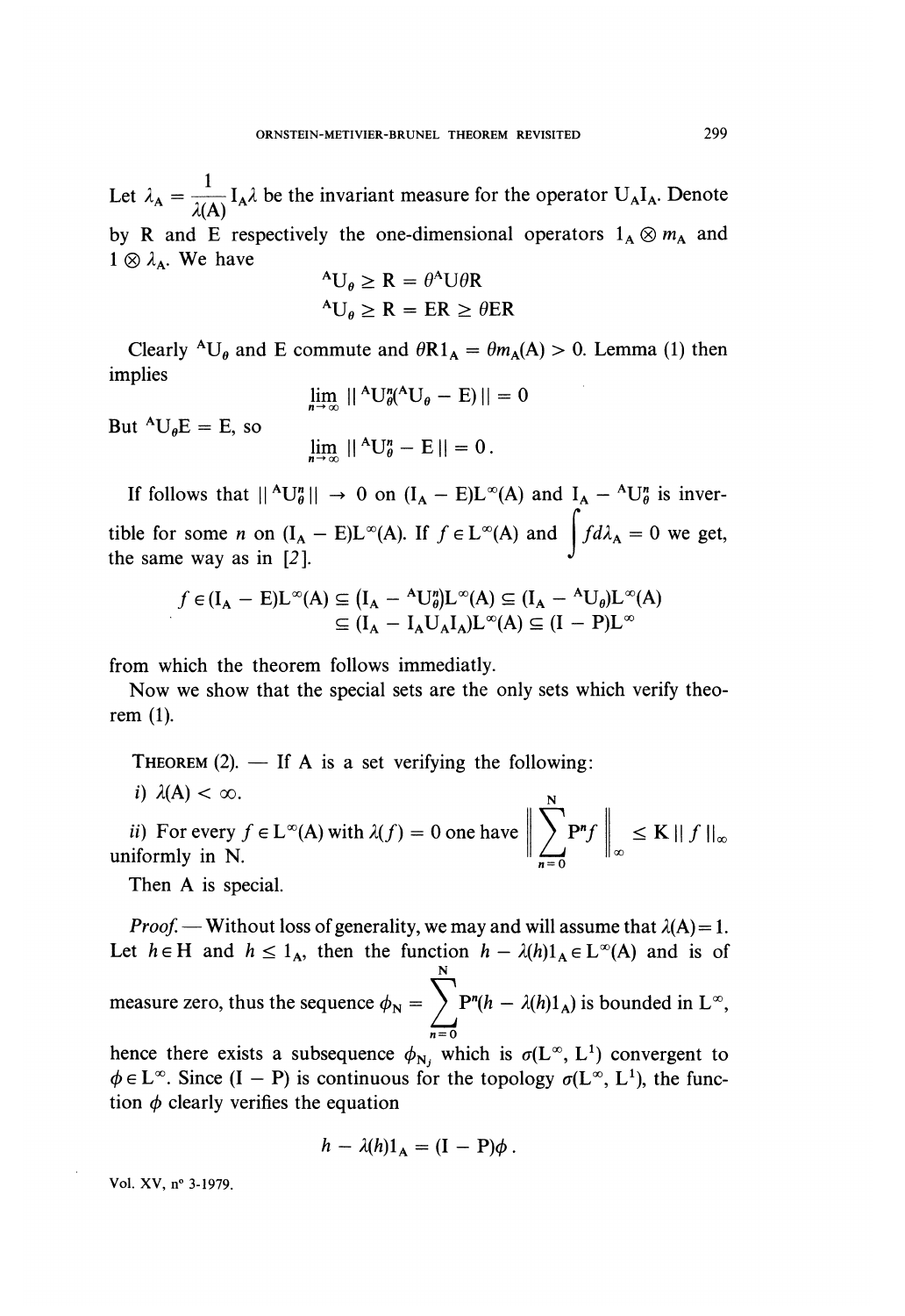By applying  $U_h$  to both sides, we get:

$$
\lambda(h)U_h(1_A) = U_h[h - (I - P)\phi] = 1 - U_h(I - I_{1-h}P)\phi - U_hI_h\phi
$$
  
= 1 - P\phi - U\_hI\_h\phi \in L^{\infty},

which is enough to show that A is a special set.

THEOREM  $(3)$ . - If there exists a special set for P then P is a Harris operator.

*Proof.* — Let A be a special set. For every  $h \in H$  with  $h \le 1_A$ , we apply theorem (1) to  $1_A - \frac{h}{\lambda_A(h)}$  to get

$$
\bigg\|\sum_{n=0}^{N}P^{n}\bigg(1_{A}-\frac{h}{\lambda_{A}(h)}\bigg)\bigg\| \leq K
$$

Since P is ergodic and conservatif,  $\sum P^n 1_A \rightarrow +\infty$  a. e. By Egoroff's theorem there exists  $B \subseteq A$ ,  $\lambda(B) > 0$ , such that  $\sum_{i=1}^{n} P^{n} 1_{A}$  goes to  $+\infty$  $N$  0

uniformly on A. Thus, there exists N such that  $\sum_{0} P^{n} 1_{A} \ge 2K1_{B}$ . It follows that :

$$
2K1_B \le \sum_{0}^{N} P^{n}1_A \le K + \frac{1}{\lambda_A(h)} \sum_{0}^{N} P^{n}h
$$

and  $\sum_{n=0}^{\infty} P^n h \geq K \lambda_A(h) 1_B$ . That is

$$
U_{\theta}h \ge (1 - \theta)^{N} K \lambda_{A}(h) 1_{B} = K' \lambda_{A}(h) 1_{B}
$$

where K' is the constant  $(1 - \theta)^N K$ .

Let T denote the operator  $1 \otimes \lambda_A$  and consider

$$
U_{\theta} \wedge T(1) = \inf \left\{ U_{\theta}(g) + \int (1 - g) d\lambda_A : 0 \le g \le 1 \right\}.
$$

As before, fix  $0 \le g \le 1$  and set  $C = \left\{ g \ge \frac{1}{2} \right\}$ . Clearly,  $g \ge \frac{1}{2} 1_c$  and<br>  $U_{\theta}g + \int (1 - g)d\lambda_A \ge \frac{1}{2}U_{\theta}1_c + \int_{C_1} (1 - g)d\lambda_A \ge \frac{1}{2}U_{\theta}1_{A \cap C} + \frac{1}{2}\lambda(A \cap C^c)$  $\geq \frac{1}{2} K' \lambda(A \cap C) 1_B + \frac{1}{2} \lambda(A \cap C')$ 

Annales de l'Institut Henri Poincaré-Section B